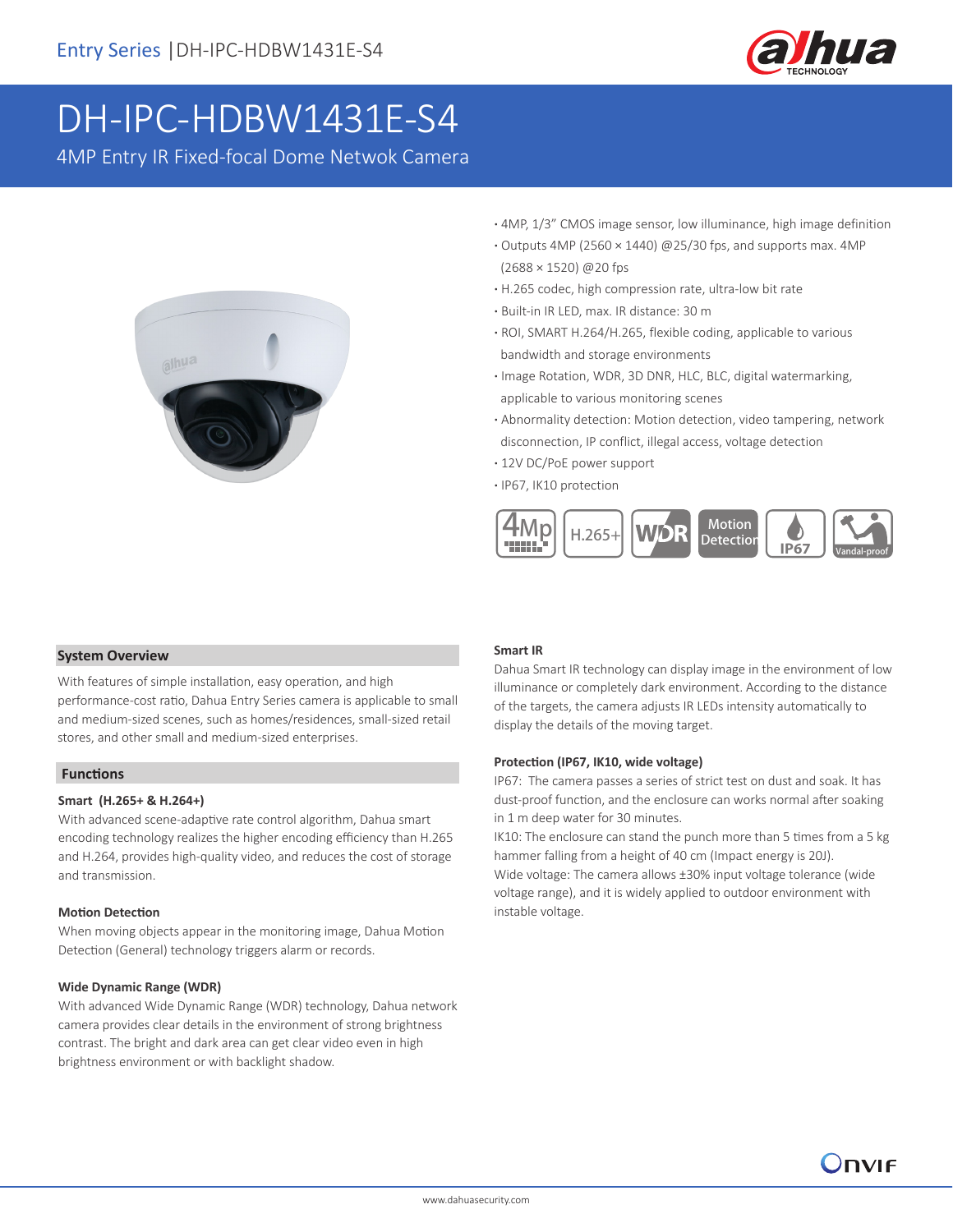## Entry Series |DH-IPC-HDBW1431E-S4

### **Technical Specification**

| Image Sensor<br>1/3"4Megapixel progressive CMOS<br>2688 (H) ×1520 (V)<br><b>Effective Pixels</b><br><b>ROM</b><br>128 MB<br><b>RAM</b><br>128 MB<br><b>Scanning System</b><br>Progressive<br>Auto/Manual 1/3 s-1/100000 s<br><b>Electronic Shutter Speed</b><br>Min. Illumination<br>0.03 Lux @ F2.0<br><b>IR Distance</b><br>30 m (98.4 ft)<br>IR On/Off Control<br>Auto/Manual<br><b>IR LEDs Number</b><br>3<br>Horizontal: 0°-355°<br>Vertical: 0°-65°<br>Pan/Tilt/Rotation Range<br>Rotation: 0°-355°<br>Lens<br>Fixed-focal<br>Lens Type<br>M12<br>Mount Type<br>$2.8$ mm<br>Focal Length<br>3.6 mm<br>F2.0<br>Max. Aperture<br>$2.8$ mm:<br>Horizontal: 93°<br>Vertical: 53°<br>Diagonal: 111°<br>Field of View<br>3.6 mm:<br>Horizontal: 81°<br>Vertical: 44°<br>Diagonal: 95°<br>Iris Type<br>Fixed aperture<br>2.8 mm: 0.8 m (2.6 ft)<br>Close Focus Distance<br>3.6 mm: 1.4 m (4.6 ft)<br>Detect<br>Observe<br>Recognize<br>Identify<br>Lens | Camera               |  |        |        |        |        |
|--------------------------------------------------------------------------------------------------------------------------------------------------------------------------------------------------------------------------------------------------------------------------------------------------------------------------------------------------------------------------------------------------------------------------------------------------------------------------------------------------------------------------------------------------------------------------------------------------------------------------------------------------------------------------------------------------------------------------------------------------------------------------------------------------------------------------------------------------------------------------------------------------------------------------------------------------------|----------------------|--|--------|--------|--------|--------|
|                                                                                                                                                                                                                                                                                                                                                                                                                                                                                                                                                                                                                                                                                                                                                                                                                                                                                                                                                        |                      |  |        |        |        |        |
|                                                                                                                                                                                                                                                                                                                                                                                                                                                                                                                                                                                                                                                                                                                                                                                                                                                                                                                                                        |                      |  |        |        |        |        |
|                                                                                                                                                                                                                                                                                                                                                                                                                                                                                                                                                                                                                                                                                                                                                                                                                                                                                                                                                        |                      |  |        |        |        |        |
|                                                                                                                                                                                                                                                                                                                                                                                                                                                                                                                                                                                                                                                                                                                                                                                                                                                                                                                                                        |                      |  |        |        |        |        |
|                                                                                                                                                                                                                                                                                                                                                                                                                                                                                                                                                                                                                                                                                                                                                                                                                                                                                                                                                        |                      |  |        |        |        |        |
|                                                                                                                                                                                                                                                                                                                                                                                                                                                                                                                                                                                                                                                                                                                                                                                                                                                                                                                                                        |                      |  |        |        |        |        |
|                                                                                                                                                                                                                                                                                                                                                                                                                                                                                                                                                                                                                                                                                                                                                                                                                                                                                                                                                        |                      |  |        |        |        |        |
|                                                                                                                                                                                                                                                                                                                                                                                                                                                                                                                                                                                                                                                                                                                                                                                                                                                                                                                                                        |                      |  |        |        |        |        |
|                                                                                                                                                                                                                                                                                                                                                                                                                                                                                                                                                                                                                                                                                                                                                                                                                                                                                                                                                        |                      |  |        |        |        |        |
|                                                                                                                                                                                                                                                                                                                                                                                                                                                                                                                                                                                                                                                                                                                                                                                                                                                                                                                                                        |                      |  |        |        |        |        |
|                                                                                                                                                                                                                                                                                                                                                                                                                                                                                                                                                                                                                                                                                                                                                                                                                                                                                                                                                        |                      |  |        |        |        |        |
|                                                                                                                                                                                                                                                                                                                                                                                                                                                                                                                                                                                                                                                                                                                                                                                                                                                                                                                                                        |                      |  |        |        |        |        |
|                                                                                                                                                                                                                                                                                                                                                                                                                                                                                                                                                                                                                                                                                                                                                                                                                                                                                                                                                        |                      |  |        |        |        |        |
|                                                                                                                                                                                                                                                                                                                                                                                                                                                                                                                                                                                                                                                                                                                                                                                                                                                                                                                                                        |                      |  |        |        |        |        |
|                                                                                                                                                                                                                                                                                                                                                                                                                                                                                                                                                                                                                                                                                                                                                                                                                                                                                                                                                        |                      |  |        |        |        |        |
|                                                                                                                                                                                                                                                                                                                                                                                                                                                                                                                                                                                                                                                                                                                                                                                                                                                                                                                                                        |                      |  |        |        |        |        |
|                                                                                                                                                                                                                                                                                                                                                                                                                                                                                                                                                                                                                                                                                                                                                                                                                                                                                                                                                        |                      |  |        |        |        |        |
|                                                                                                                                                                                                                                                                                                                                                                                                                                                                                                                                                                                                                                                                                                                                                                                                                                                                                                                                                        |                      |  |        |        |        |        |
|                                                                                                                                                                                                                                                                                                                                                                                                                                                                                                                                                                                                                                                                                                                                                                                                                                                                                                                                                        |                      |  |        |        |        |        |
|                                                                                                                                                                                                                                                                                                                                                                                                                                                                                                                                                                                                                                                                                                                                                                                                                                                                                                                                                        | <b>DORI Distance</b> |  |        |        |        |        |
| 2.8 <sub>mm</sub><br>(183.7 ft)<br>(73.5 ft)<br>(36.7 ft)<br>$(18.4 \text{ ft})$                                                                                                                                                                                                                                                                                                                                                                                                                                                                                                                                                                                                                                                                                                                                                                                                                                                                       |                      |  | 50.0 m | 22.4 m | 11.2 m | 15.1 m |
| 80.0 m<br>32.0 m<br>16.0 m<br>8.0 m<br>3.6 <sub>mm</sub><br>(262.5 ft)<br>(105.0 ft)<br>(52.5 ft)<br>(26.2 ft)                                                                                                                                                                                                                                                                                                                                                                                                                                                                                                                                                                                                                                                                                                                                                                                                                                         |                      |  |        |        |        |        |

|  | ۰, |
|--|----|
|--|----|

| Video Compression        | H.265; H.264; H.264B; MJPEG                                                                                                                                                                                                                                                            |
|--------------------------|----------------------------------------------------------------------------------------------------------------------------------------------------------------------------------------------------------------------------------------------------------------------------------------|
| <b>Smart Codec</b>       | Yes                                                                                                                                                                                                                                                                                    |
| Video Frame Rate         | Main Stream:<br>$2688 \times 1520$ (1 fps-20 fps)<br>2560 × 1440 (1 fps-25/30 fps)<br>Sub Stream:<br>$704 \times 576$ (1 fps-20/25 fps)<br>$704 \times 480$ (1 fps-20/30 fps)                                                                                                          |
| <b>Stream Capability</b> | 2 streams                                                                                                                                                                                                                                                                              |
| Resolution               | $2688 \times 1520$ (2688 $\times$ 1520); 2560 $\times$ 1440 (2560 $\times$ 1440);<br>2304 x 1296 (2304 x 1296); 1080p (1920 x 1080); 1.3M<br>$(1280 \times 960)$ ; 720p $(1280 \times 720)$ ; D1 $(704 \times 576/704 \times 1280)$<br>480); VGA (640 x 480); CIF (352 x 288/352 x240) |
| <b>Bit Rate Control</b>  | CBR; VBR                                                                                                                                                                                                                                                                               |

| Video Bit Rate              | H.264: 32 Kbps-6144 Kbps<br>H.265: 12 Kbps-6144 Kbps                                                                                                     |  |
|-----------------------------|----------------------------------------------------------------------------------------------------------------------------------------------------------|--|
| Day/Night                   | Auto(ICR)/Color/B/W                                                                                                                                      |  |
| <b>BLC</b>                  | Yes                                                                                                                                                      |  |
| <b>HLC</b>                  | Yes                                                                                                                                                      |  |
| <b>WDR</b>                  | 120 dB                                                                                                                                                   |  |
| <b>White Balance</b>        | Auto/natural/street lamp/outdoor/manual/regional<br>custom                                                                                               |  |
| Gain Control                | Manual/Auto                                                                                                                                              |  |
| Noise Reduction             | 3D DNR                                                                                                                                                   |  |
| <b>Motion Detection</b>     | OFF/ON (4 areas, rectangular)                                                                                                                            |  |
| Region of Interest(RoI)     | Yes (4 areas)                                                                                                                                            |  |
| Smart IR                    | Yes                                                                                                                                                      |  |
| <b>Image Rotation</b>       | 0°/90°/180°/270°<br>(Support 90°/270° with 2688 × 1520 resolution.)                                                                                      |  |
| Mirror                      | Yes                                                                                                                                                      |  |
| <b>Privacy Masking</b>      | 4 areas                                                                                                                                                  |  |
| Network                     |                                                                                                                                                          |  |
| Network                     | RJ-45 (10/100 Base-T)                                                                                                                                    |  |
| Protocol                    | HTTP; TCP; ARP; RTSP; RTP; UDP; RTCP; SMTP; FTP;<br>DHCP; DNS; DDNS; PPPoE; IPv4/v6; QoS; UPnP; NTP;<br>RTMP; Multicast; HTTPS; SFTP; 802.1x; ICMP; IGMP |  |
| Interoperability            | ONVIF (Profile S/Profile G/Profile T); CGI; Milestone;<br>Genetec; P2P                                                                                   |  |
| User/Host                   | 20                                                                                                                                                       |  |
| <b>Edge Storage</b>         | Dahua Cloud; FTP; SFTP;NAS                                                                                                                               |  |
| <b>Browser</b>              | IE<br>Chrome<br><b>Firefox</b>                                                                                                                           |  |
| Management Software         | Smart PSS; DSS; DMSS                                                                                                                                     |  |
| Mobile Phone                | IOS; Android                                                                                                                                             |  |
| Certification               |                                                                                                                                                          |  |
| Certifications              | CE-LVD: EN60950-1<br>CE-EMC: Electromagnetic Compatibility Directive<br>2014/30/EU<br>FCC: 47 CFR FCC Part 15, Subpart B                                 |  |
| Power                       |                                                                                                                                                          |  |
| Power Supply                | 12V DC/POE (802.3af)                                                                                                                                     |  |
| Power Consumption           | < 5.5W                                                                                                                                                   |  |
| Environment                 |                                                                                                                                                          |  |
| <b>Operating Conditions</b> | -40°C to +60°C (-40°F to +140°F) /less than≤95%                                                                                                          |  |
| <b>Strorage Conditions</b>  | -40°C to +60°C (-40°F to +140°F)                                                                                                                         |  |
| Ingress Protection          | IP67, IK10                                                                                                                                               |  |